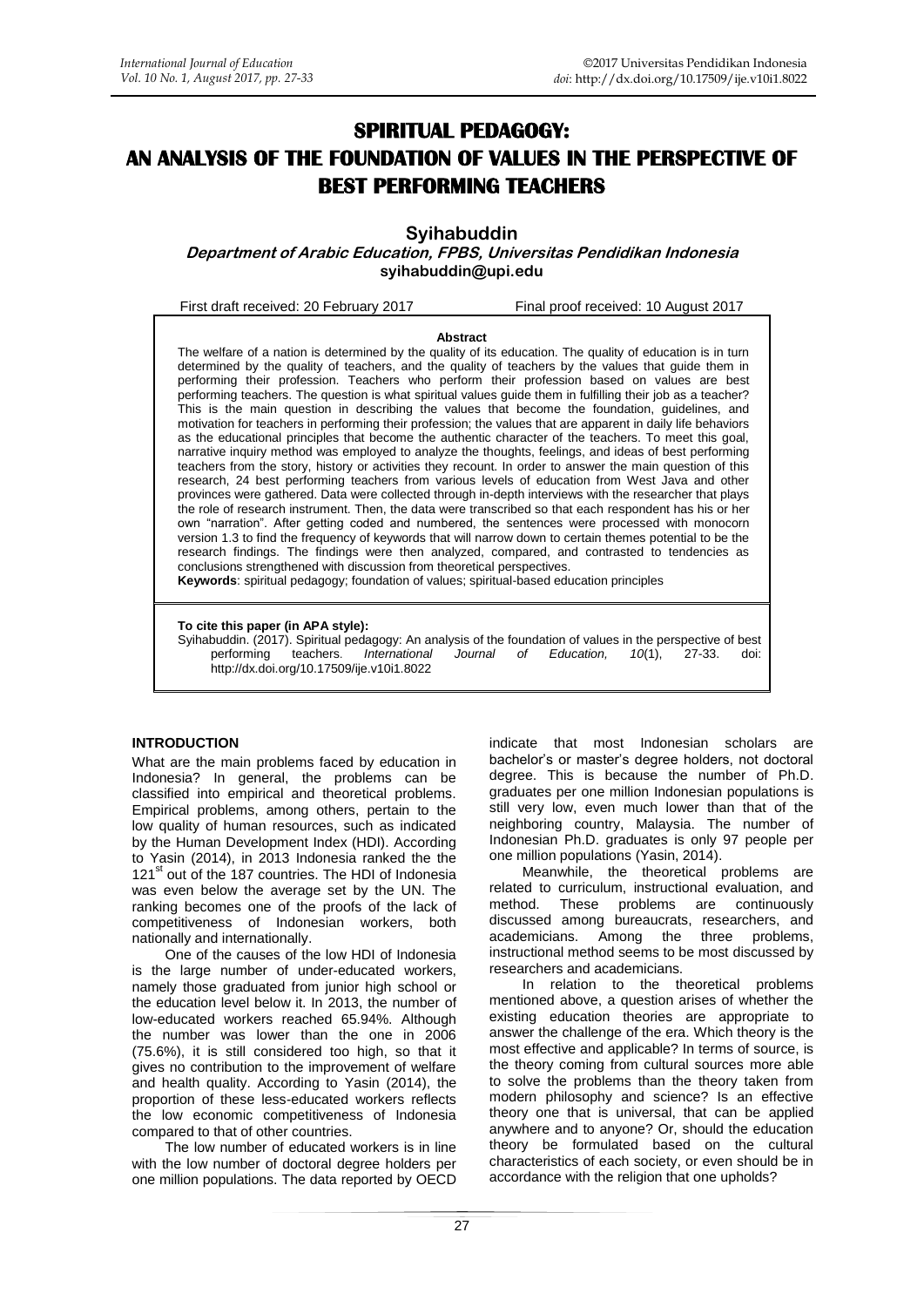The questions narrow down to a search for the source or foundation of education theory development. In the researcher's opinion, the existing education theories are developed from three sources, namely philosophy, science, culture, and religion. Some of the theories are developed from one source only, and some others from the combination of the two or three sources.

One of the theories or concepts of education developing in the last two decades that has attracted the attention of educators and researchers in the western world is the spiritual pedagogic theory. This theory attempts at implementing values originated from religion and culture in the pedagogic practices at schools. The values become the encouragement, motivation, and control for teachers in performing their profession. The values become something so transcendental for teachers that the guide the teachers' overall behaviors in heading towards more noble values. Teachers do not work to merely fulfill the duties or do principal's commands, gain material benefits, and achieve joy and success in career. They also work in order to achieve something more valuable, noble, and useful than merely the material or worldly goals.

Based on the above explanations, a question arises concerning what values are made the foundation by teachers in performing their profession. The same concern has been addressed by previous researchers. Beazley (1997), for instance, has found that there are three important dispositions of teachers which are important for effective teaching performance, namely honesty, humility, and service to others. Boone, Fite, and Reardon (2010) further investigated these spiritual dispositions in relation to teachers' perception of their own spirituality and leadership. The study was conducted to teachers who were new to their jobs. Meanwhile, according to Harlos (2000), three most important values to spiritual pedagogy are humility, compassion, and simplicity. These studies, however, did not really investigate the values deemed important to spiritual pedagogy from the teachers' perspectives. Therefore, the question of what values considered important to spiritual pedagogy by teachers remains unanswered.

To answer this question I have analyzed the perspectives of best performing teachers using the narrative inquiry method (Heigham & Croker, 2009) in the framework of an interdisciplinary study of various activities related to the efforts of triggering and analyzing stories about life experiences, results of interview, daily notes, memoirs, autobiography, and biography. The research is focused on the values made as the foundation in teaching.

The data were obtained by asking open-ended questions to best performing teachers at the level of regency, city, province, or nation. There were 25 respondents, consisting of male and female teachers of primary school, junior high school, senior high school, vocational high school, and Madrasah Aliyah (Islamic school equivalent to senior high school). They have varying work experiences. Although characteristic-wise they are very varied, they have one thing in common, namely the predicate as best performing teachers.

## **SPIRITUAL PEDAGOGY AS AN APPROACH**

Tracking the history of types of approach in the field of education science, it is clear that there have been various and numerous approaches. However, the existing pedagogic and instructional approaches can be classified into several groups. Shimabukuro (2008), quoting the ideas of Cambron–McCabe and Dutton, asserted that the approaches in teaching and instruction have experienced changes and development that narrow down into three types of approaches.

*First*, transmissional approach. This approach positions learners in the passive position, as receiver of materials, and object of instruction. Teachers have the position of material deliverer, while students merely accept the things that their teachers deem as necessary to for them to know. Such instruction can be found in various levels and types of education, especially in Indonesia. The approach departs from the view that teachers are instructional sources, human beings with great knowledge

*Second*, generative approach. This approach is based on several theories, such as<br>constructivism. collaborativism. cooperativism. constructivism, exploratorism, inquiry, and discovery. In this approach, students are encouraged to create knowledge constructed on the basis of their own knowledge through interaction with learning materials, teachers, and facilitators. Students' knowledge is created layer by layer.

*Third*, transformative approach. Effective pedagogy is not limited to the activities of delivering and creating as well as constructing knowledge in the classroom, but education should reach a broader context. Through this approach, students can penetrate into a deeper layer of instruction, which provides meanings to think critically about the world. Thus, learning is simultaneously an individual and transformative process. This approach is based on social activities. Through this approach, learners are encouraged to use their knowledge in social transformation.

In addition to the three types of approaches, recently there is a tendency towards pedagogic practices based on spiritual values. The tendency has given birth to a new field of study known as spiritual pedagogy. In this approach, education and instruction is implemented by teachers based on the values that also become the foundation of their profession, such as affection, patience, humility, sensibility, tolerance, and the like values. Understanding the origin of this spirituality is very important in developing the millennial generation, so that teachers should be continuously guided in order to adjust their knowledge and skills to the needs of the contemporary world. Teachers should be aware that today's students are the native speakers of the language of computer, video games, and internet.

In order for teachers to be able to implement the spiritual values in the classroom instructional activities, Shimabukuro (2008, p. 510) revealed the following characteristics of teachers in spiritualbased instruction.

*First,* teachers understand children's spiritual development and experience. Teachers are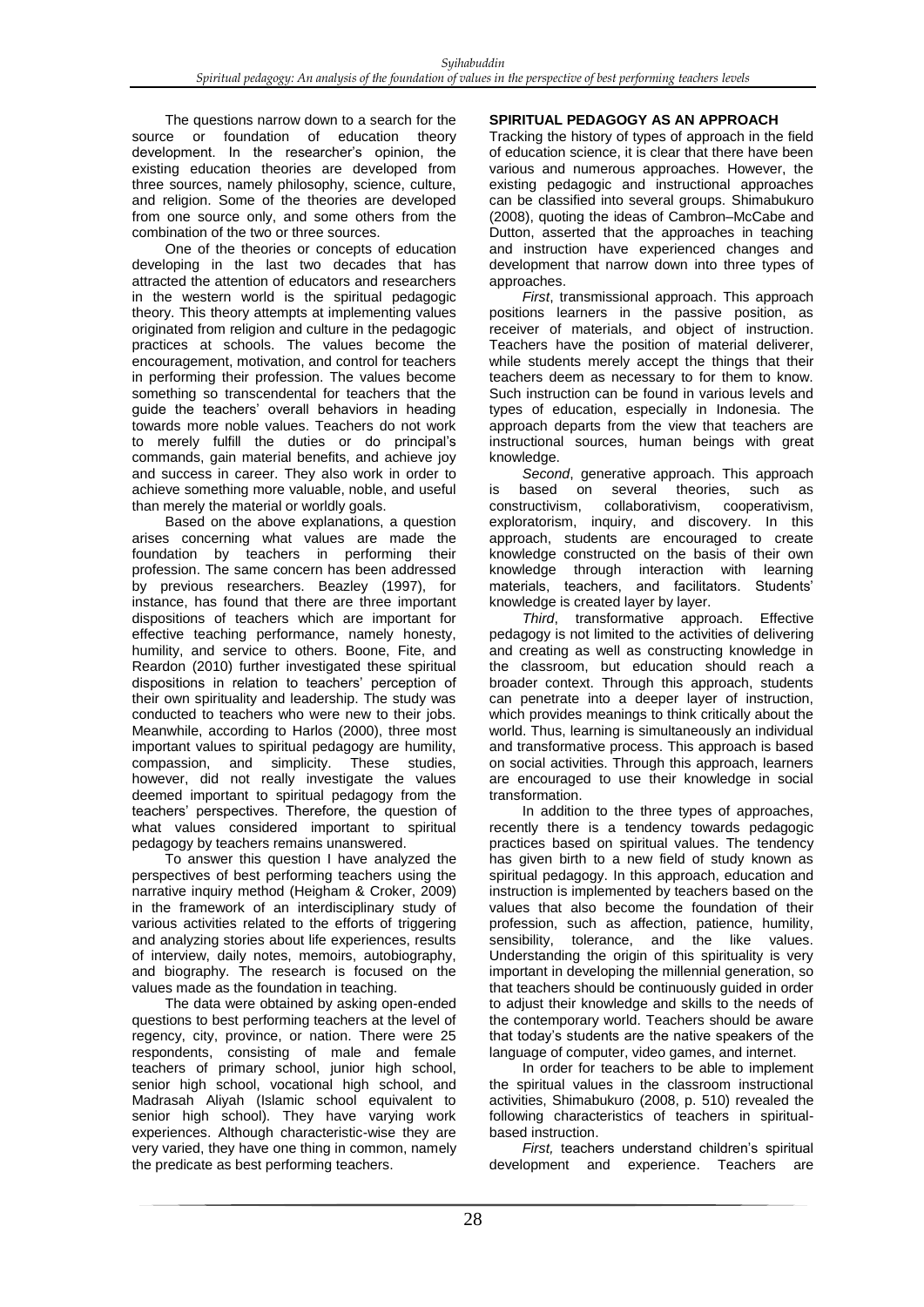challenged to explore children's development, interpret the children's physical and cognitive development, both one related to learning interest and one related to the spiritual development.

*Secondly,* teachers take the contemplative attitude. They should awalys think of their students' future, knowledge, and ways to guide them. From this contemplation, it is expected that creative and innovative ideas will be created to improve the teaching practice.

*Third*, teachers show magnanimity. This is shown by being open to the presence and dynamics of the holy spirit within themselves and the school community. Magnanimity here has a broad meaning, which among others include being magnanimous towards different views among teachers, children's displeasing behaviors, and less conducive school environment.<br>Fourthly teachers have

*Fourthly*, teachers have interpersonal sensibility in performing their profession, namely during interacting with students, other teachers, school principal, and students' parents.

*Fifthly*, teachers do various activities with the main motivation to teach. If teachers look weak and unmotivated, students will be negatively impacted: their motivation to learn will decline. In this case, teachers should take advantage of instructional approaches that can activate students' motivation.

Teachers who activate the spiritual values within students through certain instructional models should have spiritual leadership. Spiritual leadership should be guided and developed through routine spiritual practices, so that eventually they will embody into the characters of a teacher.

The foundation of spiritual pedagogy explained above is implemented in various fields of education. The spiritual dimension is the element made the foundation in education for the field of social work (Moss, 2011) and management of education (Kernochan, 2007; Wiersma, 2004). Moreover, Kernochan (2007) concluded that the spiritual values of prudence, compassion, and sincerity, have made teachers' teaching practices to be more effective. These values encourage teachers to be more accepting of students' various conditions and more caring and warmer to them.

To understand the concept of spiritual pedagogy, the concept of spirituality is explained in the next section.

### **SPIRITUALITY IN TEACHING AND LEARNING**

What does spirituality mean? According to Harlos (2000), spirituality is a concept that is difficult to define, as experts have different perspectives in their understanding of this concept. Nonetheless, they regard the concept of spirituality as containing one key component, namely value, so that the definition departs from a simple to more complex definition. Harlos quoted Schneiders' argument who defined spirituality as teachers' conscious experience in integrating the actual life with the values regarded to be the most noble. In linking the activities to values, teachers attempt to make the transcendental values guide their whole behaviors.

Spirituality is regarded as an eternal value that directs human life, so that the value is the motivation and trigger for human beings to do certain activities.

The key element of spirituality is the noble value, transcendence of the noble value to the teachers' selves, and noble value that results in the motivation to work. Spirituality represents meaningfulness in order to obtain peak experience, both within and outside the scope of work, to master oneself, the thought, feeling, and behavior, to head towards the noble value. This value will influence teachers in educating and teaching their students.

The value that guides life can be derived from the religion which gives birth to sacred values, and it can also originate from culture, resulting in secularly spiritual values. Both values can stand side by side and lead human beings towards the noble value.

However, some experts see that the spiritual dimension is not relevant to the academic world, as it orients towards value and subjectivity, while academic and science fields refer to neutrality and objectivity. Therefore, traditionally western science has an inharmonious and cold relationship with spirituality. Nevertheless, spirituality and western science have the same concern with instruction and intellectuality.

The similarity between religion and spirituality lies in their expression of the presence of God and the noble or transcendental values in human life. Meanwhile, the difference is in the fact that religion is rooted from the past teachings and beliefs, while spirituality is the practice of a belief. Spirituality is inclusive, whereas religion is related to social institution, beliefs, and ritual practices. Spirituality is the life experience arising as a fundamental element that determines an individual's life

In relation to religion-based spirituality, Crick & Jelfs (2011) are in the perspective that spirituality means that admitting religious experience, being open to the view of other religious believers, and admitting oneself as the world's citizen. The awareness necessitates sensibility of the relationship between oneself and others, other beings, and God. This kind of spirituality pertains to the awareness and self-reflection as human beings; the awareness as human beings to search for authentic ways of living the real life.

In practice, spirituality can take two directions: internal relationship with oneself and external relationship with others, the universe, and God. In the context of education, spirituality encompasses development of teacher's capacity in order to be able to build conscious relationship with students through pedagogic interventions.

The urgency of teacher's capacity development based on spiritual paradigm has also been expressed by Augustine (2014). He reviewed a certain amount of literature and found several topics of studies, such as a critical study on the origin of the roles of spirituality in developing human identity, the role of spirituality in religious and equality education, the roles of spirituality in maintaining social justice, and the relationship between spiritual pedagogy and critical pedagogy.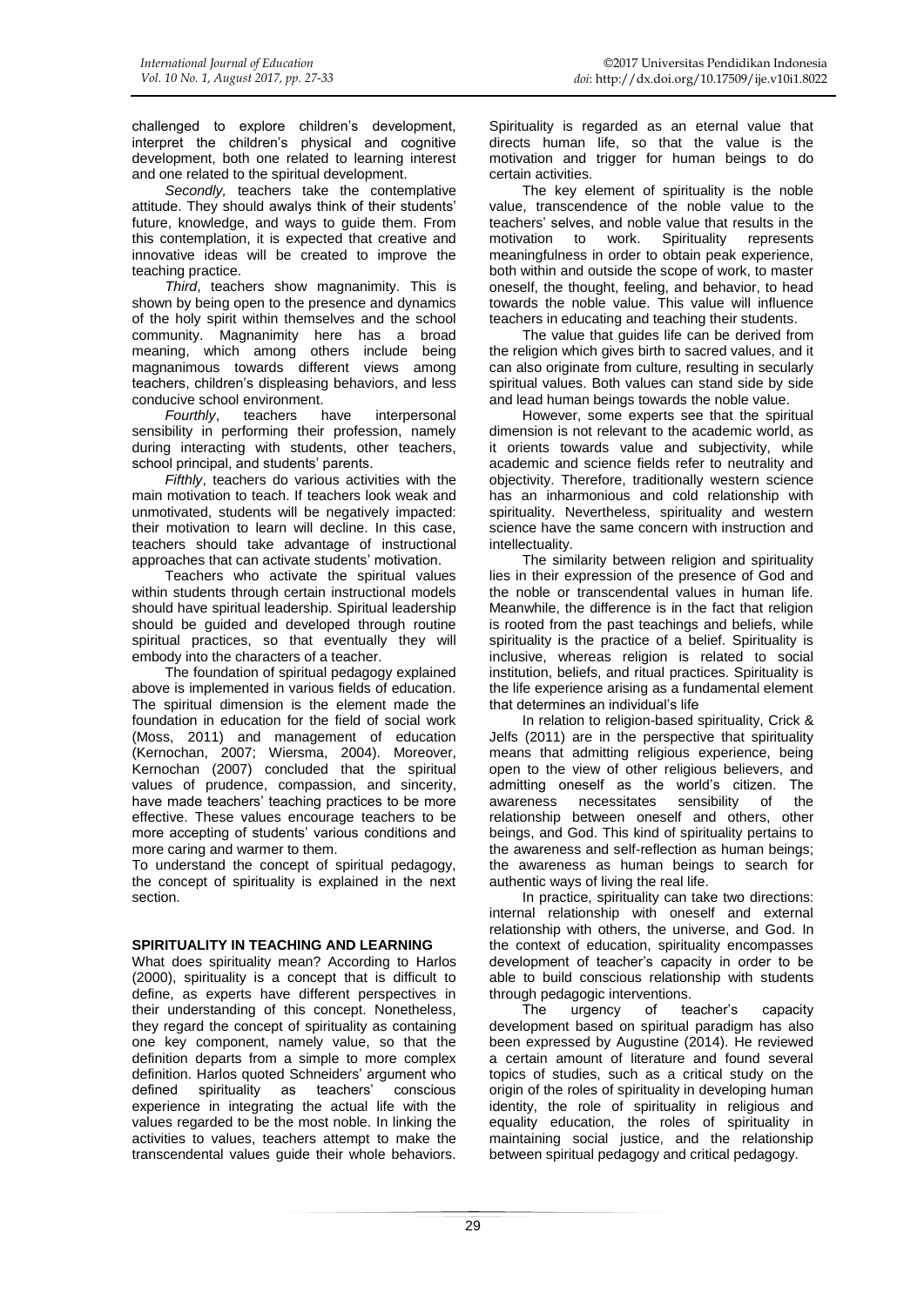According to Augustine (2014), spirituality is recognition and celebration that is unavoidable in the relationship between "us," namely the relationship that is based on love and affection among human beings. Practicing spirituality will<br>create perfection, meaningfulness, and the create perfection, meaningfulness, attainment of human life goals.

Accordingly, Dillard (2008) and Augustine (2014) described a number of the characteristics of the spiritual pedagogic paradigm, as follows.<br>First, externalized. Spirituality

externalized. Spirituality means presenting or letting the undiscovered experience within us emerge in a clear picture.

*Second*, political. The implementation of spirituality in the classroom means being fully aware that teaching and learning is a political activity involving hegemony, in which there is a party that reinforces power, and there is a party targeted to be dominated.

*Third*, risky. Spirituality is an activity that has goals; it is not something that is instantaneous; it requires motivation, rejects disturbance, especially while maintaining justice and rights.

*Fourth*, cultural. Teaching and learning with spiritual paradigm is inherently global and does not prioritize any perspective. Cultural identities are rejected and ignored in order to move freely, solve various limitations that accompany the identities inherent in a society.

*Fifth*, holy and based on truth. Power, knowledge, and truth cannot be separated from the individuals belonging to a community. It is this truth that should be respected in the community of a spiritual class and school.

*Sixth*, dialogic. A spiritual class offers dialogic communication between students and teachers. In a dialogic class, a number of cultures describing certain identities have the opportunities to be expressed, questioned, understood, and even celebrated.

*Seventh*, liberating. The community of a spiritual school should be liberated from a dominant and opposite community. Teachers and students are liberated in a spiritual class.

*Eighth*, redeeming. In a spiritual class, teachers have the characteristic of a human who is able to reduce the suffering in the world. A spiritual teacher is one who asks to his/her students, "What should you do in order to learn? What can I do for you?"

Actually, what is expressed by Augustine (2014) is in line with that of Miller and Athan (2007). According to these two experts, in order to be a teacher who is able to educate based on spirituality, an individual has to start with developing spiritual awareness and experience of the preservice teachers, so that s/he will be able to practice the experience later in his/her profession. In a spiritual class, students are invited to bring their real life stories into the class, namely personal, raw stories, or perhaps experiences that were ignored by others, and even stories that are thought to be deviating from the norms. Teachers and students together explore the stories and then discuss the influence, acceptance, elimination of excess from the environment and from others. Direct and

imaginative experiences should be given special attention in the framework of the positivistic analysis in order to build a dynamic discussion about their experiences.

A spiritual class has four key characteristics, namely giving students the authority to express their ideas and experiences, giving opportunities for students to keep progressing by maintaining their experience, welcoming students to the classroom<br>and filling the classroom with permissive filling the classroom with permissive communication activities, and grounding and implementing knowledge practically.

Building a spiritual class such as put forward by Miller and Athan is aligned to the term contemplative pedagogy postulated by Grace (2011). This pedagogy attempts at developing students' self-awareness through first person investigation, namely a study on oneself. Thus, such teaching and learning is also called a contemplative practice. This practice lasts in the classroom with students sitting in a meditating position, practicing affection, walking while meditating, listening in depth, thinking in depth, having guided meditation, observing the universe, studying themselves, and the like. In a contemplative classroom, a certain period of time is allotted for students to be completely silent and the students are invited to realize the presence of the silence. However, in another contemplative class some other activities are done comprehensively, namely examination, question-answer session, and discussion. question-answer Contemplative pedagogy is empirical. It is not something related to instructional goals, outcomes, or efforts. Contemplative pedagogy instead is something related to living the life, tracking one's evolution, so that his/her presence in the universe can be beneficial for other beings.

The theoretical explanations above show that the field of spiritual pedagogy encompasses the meaning of spirituality in education, sources of values, characteristics of a spiritual class, and characteristics of teachers in a spiritual pedagogic class. Spiritual pedagogy is a practice of education that is based on the sublime and transcendental values, both those originating from religion and culture, that guide, support, and motivate a teacher in doing his or her profession; values that are inherent in the teacher's behaviors as an authentic way of living his or her life.

# **METHOD**

As has been previously explained, spiritual pedagogy is a study of noble values originating from teaching experience, religion, culture, or other sources. The values encourage, motivate, and guide teachers in performing their jobs. This "spiritual" term has philosophical, functional, and individual nuances. The values are the results of rational, radical, and comprehensive thoughts while being a teacher or lecturer that can functionally be used as the *khittah* in educating learners. They are different from one individual to another. The difference is mainly caused by differences in academic background, experience, and the context of actualization.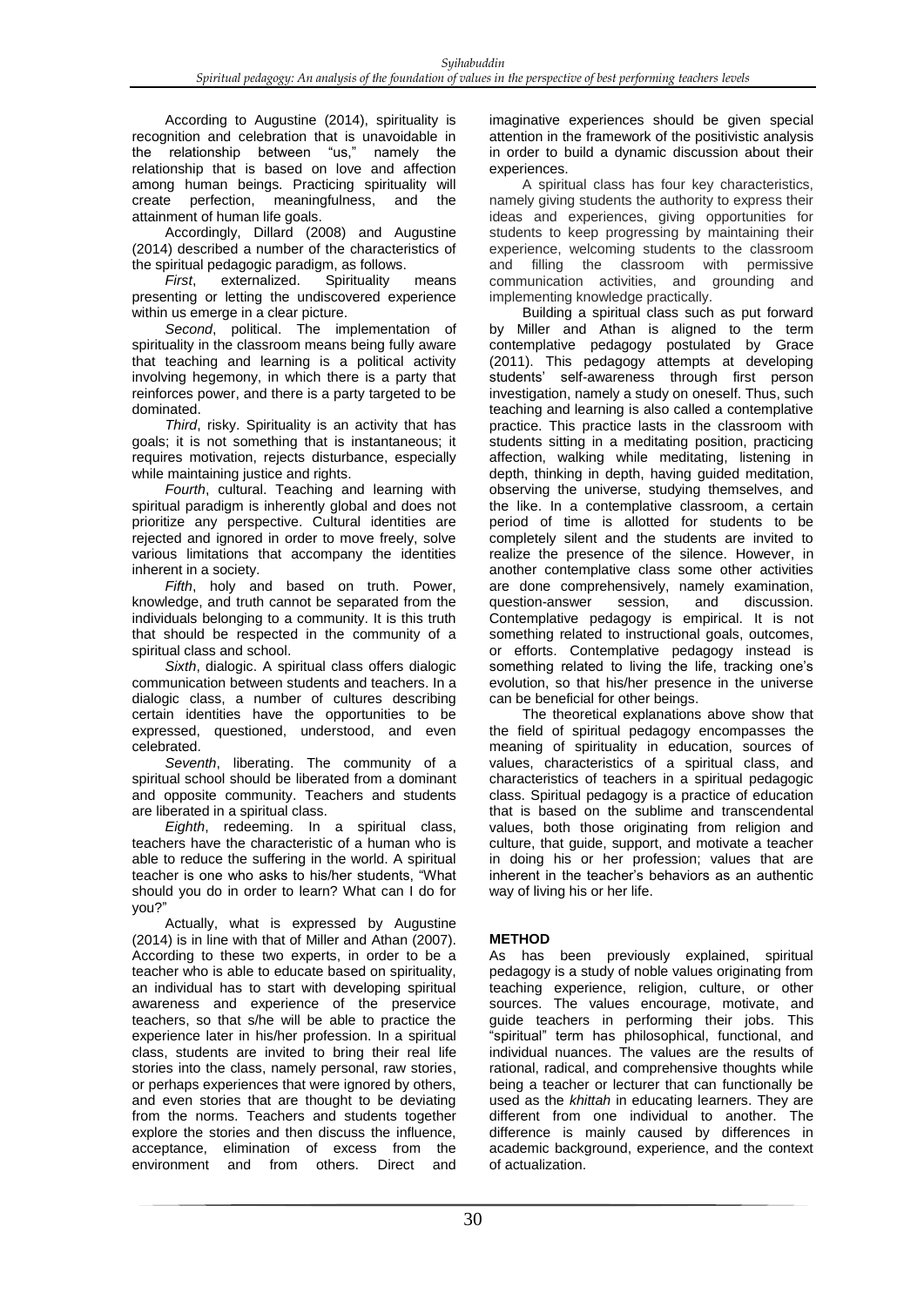### **RESULTS**

Out of the 25 interviewed, 44% of the best performing teachers report that the values they make the foundation in performing their jobs are<br>responsibility, religiosity, sincerity, discipline, responsibility, religiosity, sincerity,<br>patience, determination, honesty, patience, determination, honesty, justice,<br>exemplary, innovativeness, creativity, innovativeness, creativity, responsiveness, and adaptiveness to changes or challenges. As many as 20% of the teachers make religion as their foundation in performing their job, and 16% choose the foundations of faith and piety. Meanwhile, the rest of them choose the foundation of ideology, equality, affection, earnestness, *zuhud*, *istiqomah*, moral, ethics, and noble morals. The teachers' perspectives are presented in Table 1.

Table 1. Values as the Foundation for Professional Practices

| No.           | <b>Types of Values</b>                                                                                                                                                                     | Frequenc |    |
|---------------|--------------------------------------------------------------------------------------------------------------------------------------------------------------------------------------------|----------|----|
|               |                                                                                                                                                                                            |          |    |
|               |                                                                                                                                                                                            |          | %  |
| 1.            | Religion                                                                                                                                                                                   | 5        | 20 |
| $\frac{2}{3}$ | Faith and piety                                                                                                                                                                            | 4        | 16 |
|               | Responsibility,<br>religiosity,<br>sincerity, discipline, patience,<br>determination, honesty, justice,<br>exemplary,<br>innovativeness,<br>creativity,<br>responsiveness,<br>adaptiveness | 11       | 44 |
| 4.            | Ideology                                                                                                                                                                                   |          | 4  |
| 5.            | Equality                                                                                                                                                                                   |          | 4  |
| 6.            | Affection                                                                                                                                                                                  |          | 4  |
| 7.            | Earnestness, zuhud, istigomah                                                                                                                                                              | 1        | 4  |
| 8.            | Academic challenges                                                                                                                                                                        | 1        | 4  |
| 9.            | Moral, ethics, and akhlak                                                                                                                                                                  | 1        | 4  |
| Total         |                                                                                                                                                                                            | 25       | 10 |
|               |                                                                                                                                                                                            |          | O  |

Some respondents explain the values that they make as the foundations for their professional practices, as follows:

- a. Responsibility or commitment to the profession as teacher that they have selected.
- b. Sincerity and consistency in performing their jobs.
- c. Discipline and self-confidence in performing their jobs.
- d. Patience, friendliness, flexibility, and full of understanding in encountering learners.
- e. Determination and not easily giving up when facing challenges in their profession.
- f. Having the awareness that educating is not merely transferring knowledge, but also directing and guiding learners in order to be individuals who are independent, tough, noble in morals, and capable in both academic and nonacademic aspects.
- g. Being honest and just in performing their jobs and facing the stakeholders of education.
- h. Being a good example and developing oneself to achieve and give the best services to students and stakeholders.
- i. Being innovative, creative, and developing one-self continuously.
- Maintaining the trust given by parents, leaders, and the stakeholders.
- k. Appreciating the fact that each learner has different potentials, skills, and needs, and trusting that all learners can learn.
- l. Being responsive and adaptive to changes in science and technology.

The above values can be formulated into three groups, namely religious values or beliefs, scientific values, and cultural values. Out of the three values, religious values are the primary foundation. With regards to their significance, the teachers believe that honesty, sincerity, self-confidence, humility, determination, diligence, optimism, the attitude of never giving up, and discipline as the primary values to be possessed by teachers.

The above values are obtained from the teachers' religion, culture, family, or a combination of the three, such as displayed in Table 2.

Table 2. Source of Values

| i upio 4. ooui oo of vuluoo |                               |    |           |  |  |
|-----------------------------|-------------------------------|----|-----------|--|--|
| No.                         | Source of Values              |    | Frequency |  |  |
|                             |                               |    | ℅         |  |  |
|                             | Oneself and family            |    |           |  |  |
| 2.                          | Religion                      | 10 | 40        |  |  |
| $\overline{3}$ .            | Religion and culture          |    | 44        |  |  |
| 4.                          | Religion and family           |    |           |  |  |
| 5.                          | <b>Government Regulations</b> |    |           |  |  |
| Total                       |                               | 25 | 100       |  |  |

Religion is selected as a source of values by the respondents because it is complete and even perfect to guide humans in their lives in achieving *maslahat* in the world and the hereafter. If an individual performs an action based on religion, the action will bring about fruitful and beneficial results with positive impacts on him/herself and the environment. In addition, religion as the source of values is vital in guiding a balance life.

The values are obtained through various ways. 36% of the teachers gain the values from their experience, 26% from contemplation, and 26% from parents, family, friends, or results of reading. There are also some teachers who obtain values from the activities of social meetings, learning outcomes, and daily activities. The ways of obtaining the values can be seen in Table 3.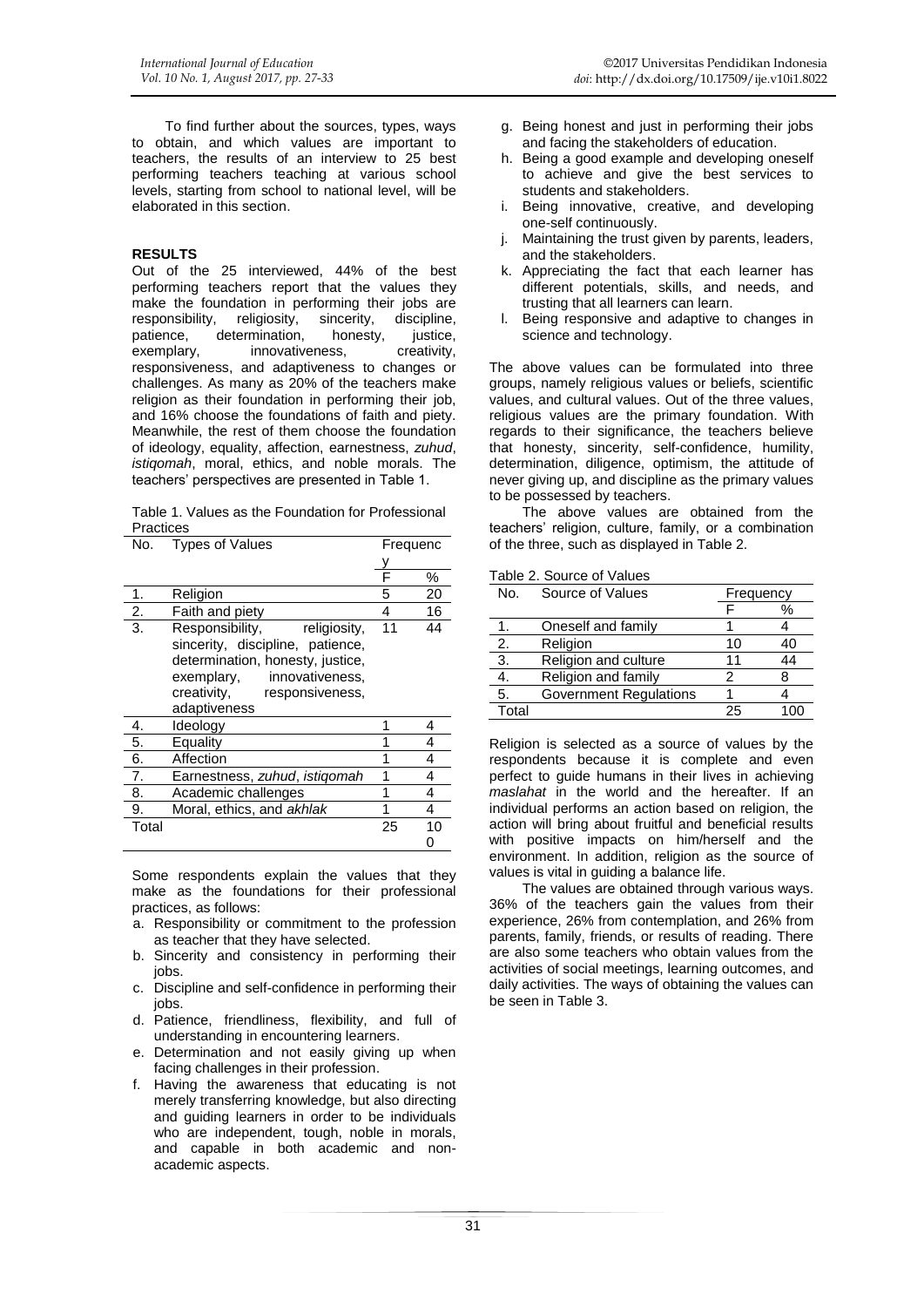| No.              | The ways                     |    | Frequency |  |
|------------------|------------------------------|----|-----------|--|
|                  |                              |    | %         |  |
| 1.               | Advice from parents and      | 6  | 24        |  |
|                  | family, friends' opinion,    |    |           |  |
|                  | reading                      |    |           |  |
| 2.               | Contemplation or reflection  |    | 28        |  |
| $\overline{3}$ . | Self and others' experience  | 9  | 36        |  |
| $\overline{4}$ . | Official meeting             | 1  | 4         |  |
| 5.               | Learning outcomes and direct | 1  |           |  |
|                  | practice                     |    |           |  |
| 6.               | Daily activities in the      | 1  |           |  |
|                  | classroom                    |    |           |  |
| Total            |                              | 25 | 100       |  |
|                  |                              |    |           |  |

Table 3. Ways of Obtaining Values

Table 3 shows that the above values are obtained by teachers from experience, both their own and others', or through learning and examples shown by parents or people in the environment. The teachers reflect on the experience, learning, and examples until they gain their essence. However, there are also teachers who obtain the values directly from *quraniyah* and *kauniyah* verses. One of the teachers asserted that, "There is so much greatness of God and countless pleasures God has given me and my family. What a pleasure when we apply one of the Hadiths which say, 'Whoso expands the troubles of others in the world, then God will stretch our troubles in the world and the Hereafter'". This hadith encourages me to apply the value of caring and compassion in everyday life.

Even though there are numerous values possessed by the best-performing teachers, there are some of the most dominant values in carrying out their profession. The results of the interview show that 28% of teachers stated that the most dominant is religious values, followed by the value of responsibility and discipline as much as 28%, the value of faith and piety as much as 12%, and sincerity value as much as 8%. Other values are the value of *akhlakul karimah*, social, and moral values. The complete questionnaire results are presented in the following table.

### **Table 4 The Dominant Values**

|                | No. The Dominant Values       | Frequency |    |
|----------------|-------------------------------|-----------|----|
|                |                               | F         | ℅  |
| $\mathbf 1$ .  | <b>Faith and Piety</b>        | 3         | 12 |
| 2.             | Religiosity                   |           | 28 |
| 3.             | Responsibility and Discipline | 8         | 32 |
| 4.             | Sincerity                     | 2         | 8  |
| 5.             | Pedagogy and Professionalism  |           | 4  |
| 6.             | Akhlakul karimah              |           | 4  |
| 7 <sub>1</sub> | Social                        | 1         | 4  |
| 8.             | The values associated to the  |           | 4  |
|                | four teacher competencies     |           |    |
| 9.             | Moral                         | 1         | 4  |
| Total          |                               | 25        |    |

In addition to the teachers' views presented in Table 4, the teachers believe that other values that are quite important for a teacher are discipline and high working ethos, noble morals, and modesty. Other

respondents emphasize the values of sincerity, responsibility, determination, honesty, and patience.

When the data in the table are combined with the ones from the questionnaires that cannot be presented in tables, it can be stressed here that the most important value for a teacher is religiosity. This value broadly covers other values. The value of religiosity can also be said to be a dominant value because it already includes other values from culture and philosophy.

### **CONCLUSIONS**

Spiritual pedagogy is a field of study that elaborates experience, knowledge, and intuition through the activities of *tafakkur*, *tadabbur*, discussion, and reflection, thereby resulting in certain values that motivate, encourage, incite, enlighten, and become the basis for the individuals possessing the values to perform their professions as educators, teachers, or parents.

The spiritual values include, among others, religiosity, sincerity, discipline, affection, responsibility, patience, hard work, and consistency. The values are obtained by the teachers through three main sources, namely religion, culture, and experience through the activities of reflection, discussion, and family indoctrination.

Among the most dominant values for the teachers in doing their jobs is the value of religiosity. This is so because religion is the primary source and the most complete guideline for human beings in living their lives in the various fields. Hence, the education implemented by the teachers on the basis of religious values can be categorized as spiritual pedagogy if the values really color the education processes operationally, actually, and consistently.

### **REFERENCES**

- Augustine, T.A. (2014). Habits of the heart, habits of the mind: Teacher education for a global age (Unpublished Dissertation). The Ohio State University, Ohio, USA.
- Beazley, H. (1997). Meaning and measurement of spirituality in organizational settings: Development of a Spirituality Assessment Scale (Doctoral dissertation). George Washington University, Washington, DC.
- Boone, M., Fite, K., & Reardon, R. F. (2010). The spiritual dispositions of emerging teachers: A preliminary study. *Journal of Thought, Fall Winter*, 43-58.
- Crick, R.D., & Jelfs, H. (2011). Spirituality, learning and personalisation: Exploring the relationship between spiritual development and learning to learn in a faith-based secondary school. *International Journal of Children's Spirituality, 16*(3), 197–217.
- Dillard, C.B. (2008). Re-membering culture: Bearing witness to the spirit of identity in research. *Race, Ethnicity, and Education, 11*, 87-93.
- Grace, F. (2011). Learning as a path, not a goal: Contemplative pedagogy – its principles and practices. *Teaching Theology and Religion*, *14*(2), 99-124.